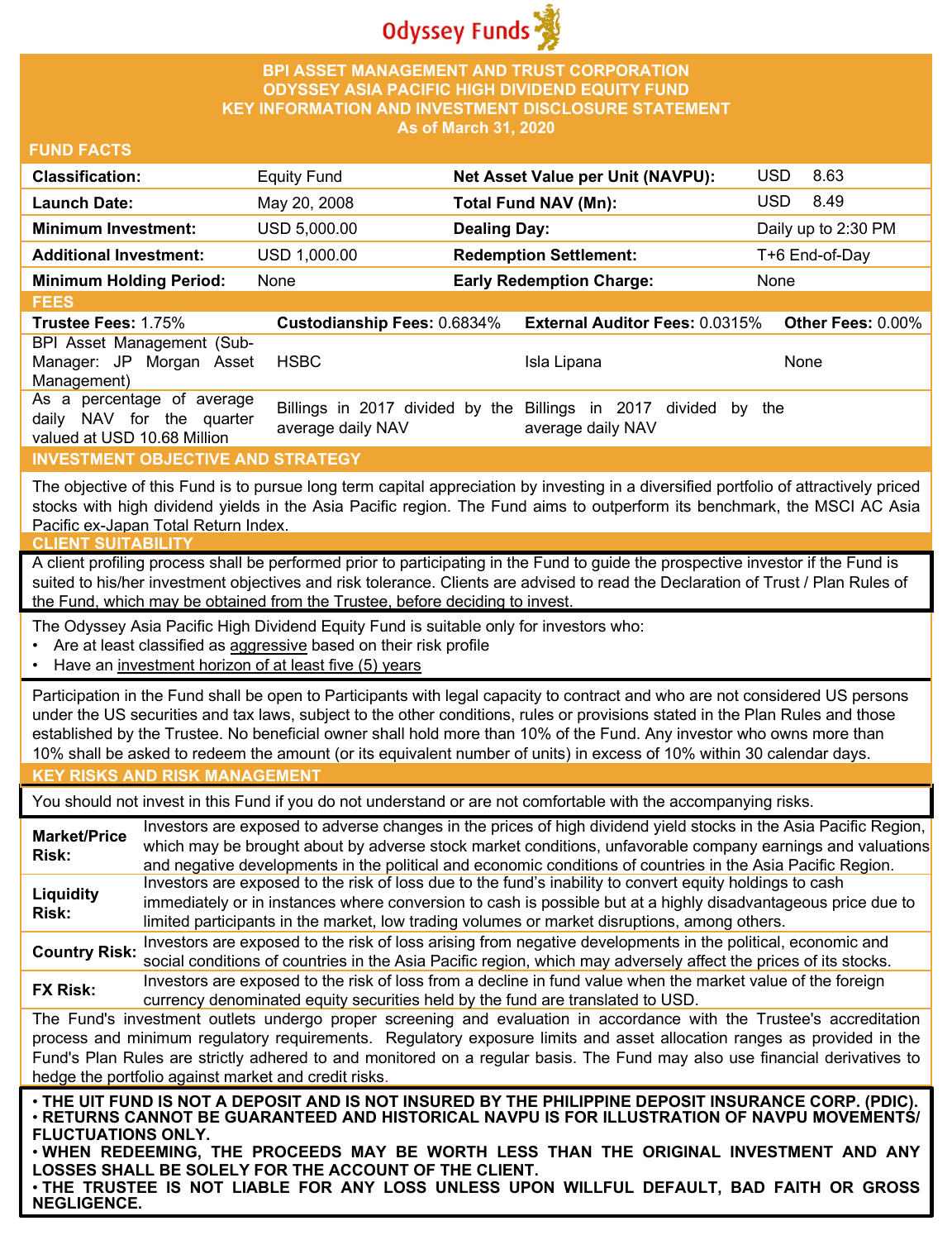### **FUND PERFORMANCE AND STATISTICS AS OF MARCH 31, 2020**

(Purely for reference purposes and is not a guarantee of future results)



Benchmark\* : MSCI AC Asia Pacific ex-Japan Total Return Index

| <b>CUMULATIVE PERFORMANCE (%) 1</b>    |            |          |          |          |          |          |
|----------------------------------------|------------|----------|----------|----------|----------|----------|
|                                        | 1 mo       | 3 mos    | 6 mos    | 1YR      | 3YRS     | S.I      |
| Fund                                   | -17.65     | $-26.11$ | $-21.12$ | $-25.09$ | $-18.28$ | $-13.70$ |
| <b>Benchmark</b>                       | $-14.03$   | $-21.08$ | $-12.36$ | $-15.24$ | $-1.26$  | 22.92    |
| <b>ANNUALIZED PERFORMANCE (%) 1</b>    |            |          |          |          |          |          |
|                                        | 1YR        | 2YRS     | 3YRS     | 4YRS     | 5YRS     | S.I      |
| Fund                                   | $-25.09$   | $-13.07$ | $-6.51$  | $-2.85$  | $-3.70$  | $-1.23$  |
| <b>Benchmark</b>                       | $-15.24$   | $-9.34$  | $-0.42$  | 3.94     | 0.63     | 1.75     |
| <b>CALENDAR YEAR PERFORMANCE (%) 1</b> |            |          |          |          |          |          |
|                                        | <b>YTD</b> | 2019     | 2018     | 2017     | 2016     | 2015     |
| Fund                                   | $-26.11$   | 11.24    | $-9.01$  | 20.33    | 3.45     | -9.91    |
| <b>Benchmark</b>                       | $-21.08$   | 20.14    | $-14.23$ | 37.63    | 6.18     | $-9.47$  |
| <b>PORTFOLIO COMPOSITION</b>           |            |          |          |          |          |          |
| <b>Allocation</b><br>% of Fund         |            |          |          |          |          |          |
| Equities                               |            |          |          |          |          | 95.35    |

| Allutatiuli                            | 70 VI I UIIU  |
|----------------------------------------|---------------|
| Equities                               | 95.35         |
| Cash                                   | 3.21          |
| Time deposits and money market         |               |
| Other receivables - net of liabilities | 1.45          |
| <b>Top Five Sector Holdings</b>        | % of Equities |
| Financials                             | 26.96         |
| Information Technology                 | 20.97         |
| <b>Real Estate</b>                     | 17.23         |
| <b>Communication Services</b>          | 11.34         |
| Industrials                            | 9.97          |
| <b>Top Five Country Weightings</b>     | % of Equities |
| China                                  | 24.34         |
| Australia                              | 15.23         |
| Hong Kong                              | 13.73         |
| Singapore                              | 12.56         |
| Taiwan                                 | 10.92         |

| <b>NAVPU</b> over the past 12 months     |         |
|------------------------------------------|---------|
| Highest                                  | 11.95   |
| Lowest                                   | 8.63    |
| <b>STATISTICS</b>                        |         |
| Portfolio Beta                           | 1.02    |
| Volatility, Past 1 Year (%) <sup>2</sup> | 23.04   |
| Sharpe Ratio <sup>3</sup>                | $-1.17$ |
| Information Ratio <sup>4</sup>           | $-2.28$ |
| <b>Current Number of Holdings</b>        | 61      |

1Returns are net of fees.

2Measures the degree to which the Fund fluctuates vis-à-vis its average return over a period of time.

3Used to characterize how well the return of a Fund compensates the investor for the level of risk taken. The higher the number, the better.

4Measures reward-to-risk efficiency of the portfolio relative to the benchmark. The higher the number, the higher the reward per unit of risk.

5Since inception.

6Includes accrued income, investment securities purchased, accrued expenses, etc.

\*Declaration of Trust is available upon request through branch of account.

# **TOP TEN HOLDINGS**

| Name                                         | % of Equities |
|----------------------------------------------|---------------|
| <b>Samsung Electronics</b>                   | 7.71          |
| <b>Taiwan Semiconductor</b><br>Manufacturing | 7.47          |
| <b>CLP Holdings</b>                          | 4.77          |
| Mapletree Logistics Trust                    | 3.73          |
| Ping An Insurance                            | 3.69          |
| China Mobile                                 | 3.30          |
| PT Telekomunikasi Indonesia<br>(Persero).    | 3.22          |
| Hong Kong Exchanges & Clearing               | 3.13          |
| Transurban Group                             | 3.06          |
| China Merchants Bank                         | 2.92          |
|                                              |               |

# **RELATED PARTY TRANSACTIONS\***

The Fund has no transactions and outstanding investments with entities related to BPI Asset Management and Trust Corporation (BPI AMTC).

Related party in accordance with BPI AMTC's internal policy.

For more information, you may contact us at (632) 8580-**AMTC** (2682),

email us at bpi\_asset\_management@bpi.com.ph or visit our website, www.bpiassetmanagement.com.